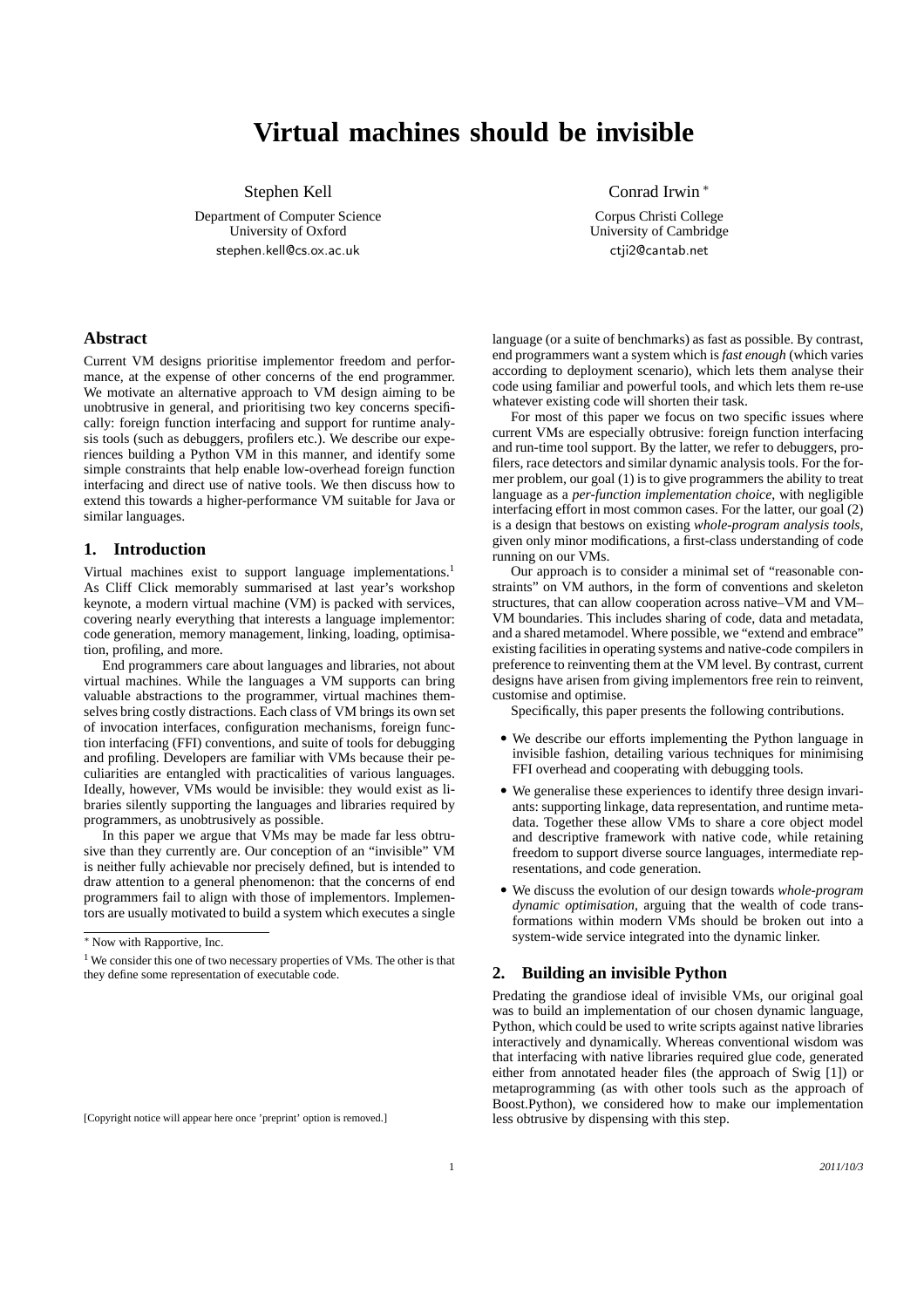```
typedef struct buffer_s { – data type definition
  char* string;
  unsigned int length;
  unsigned int used;
} Buf;
Buf* buffer_new(); – creates an empty buffer
/* \ldots + more calls to get/put data into the buffer... */
/* Using CPython (but not Parathin) we would have to write: */
static PyObject* \text{Buf\_new}(PyTypeObject* type, PyObject*
 args, PyObject* kwds) {
  BufferWrap* self;
  self = (BufferWrapper)type-> - allocate type object (1)tp_alloc(type, 0);
  if (self != NULL) {
   self->b = new_buffer(); -call underlying function (2)
   if (s_{e}1f-\lambda b == \text{NUL}) {
    Py_DECREF(self); – adjust refcount (3)
    return NULL;
 } }
 return (PyObject*)self; }
```


#### **2.1 Parathon**

Our insight was that compiled-generated debugging information necessarily offers descriptions of native libraries' interfaces at run time. The burden of interpreting native objects could be shouldered by the interpreter itself, dynamically interpreting this information much like a debugger, rather than by ahead-of-time glue coding. We adopted the DWARF format [6], *de facto* standard on Unix platforms, and include a brief introduction as an Appendix.

The result was Parathon, an implementation of a usable subset of Python which understands two kinds of object: those it created, described by an internal metamodel, and those created by native code, described by DWARF. Garbage was collected by the conservative Boehm collector [2], coexisting well with the C library's heap

Numerous limitations remained: a Pythonic rendering of functions' output parameters was impossible without extra annotation; lists and arrays remained largely incompatible; Pythonic structural treatment of objects was conspicuously unsupported when making native calls. However, Parathon was sufficient to prove the concept of supporting native Python coding using debugging information. Fig. 1 show a simple C API that became an early test-case, and the CPython wrapper code that would ordinarily be used. In Parathon, our interpreter performs these operations, or their analogues, without any such direction, using only the DWARF information: a DWARF database replaces explicitly managed type objects (comment 1); underlying functions are called through  $\text{libffi}^2$  (2), and garbage collection makes reference count adjustments unnecessary (3). Arguments are extracted directly from the calling stack frame, and marshalling is either unnecessary or inferred by comparing DWARF types. Fig. 2 shows a sample session, which runs without any wrapper code generation.

However, Parathon was not entirely satisfactory. There was no way to debug code at the Python source level. Backtraces did not exhibit the Python call stack. Internally, a lot of complexity derived from the split between the two kinds of object. Passing callbacks to native code involved allocating closures generated by libffi, but it was not clear when these could be deallocated. Native objects were not first-class: for example, Python-style dynamic field insertions or removals could not be performed on them. To build a proper Python without huge escalation in complexity, a more uniform approach was required.

```
>>> import c – ensure libc (+DWARF) loaded
>>> s = stat() – construct a stat object<br>>>> stat("/etc/passwd", s) – call through libffi
>>> stat("/etc/passwd", s)
>>> print s
{ .st\_dev = 42, \ldots (snipped) }<br>>>> def bye():
                                     – access fields using DWARF<br>– defining a Python function
... print "Goodbye, world!"
 ...
>>> atexit(bye) – construct libffi closure
>>> import m – import another library
>>> print log2(s.st_size) – call some more functions
10.6465587102
>>> exit(0)
Goodbye, world!
```
**Figure 2.** A trivial Parathon session

```
// original Parathon version −− "standard design" ց
ParathonValue∗ FunctionCall :: evaluate (ParathonContext& c)
{ return call function ( this−>base phrase−>evaluate(c),
                         this−>parameter list−>asArgs(c)); }
```
// less obtrusive DwarfPython version

```
val  FunctionCall :: evaluate()  // ← context  is  the  process  stack<br>{     return   call_function ( this —>base_phrase—>evaluate(),
```

```
this−>parameter list−>asArgs()); }
```
**Figure 3.** Using process context as interpreter context

#### **2.2 Towards DwarfPython**

Our next insight was that the same DWARF metamodel used to describe native code and its data could also describe Python code and its data. Moreover, the dynamism of the Python language could be supported modern operating systems' and compilers' existing debugging infrastructure. (Any gaps in this would also be weaknesses encountered during debugging, hence worth fixing *within* DWARF). In other words, Python's main distinction is not its machine model but its language semantics, and this can be isolated within our Python *interpreter*, where it is invisible to other code in the process—Python becomes an implementation detail that can be hidden inside a function's implementation.

One illustration of the shift from Parathon to DwarfPython is in its notion of execution context. Like many interpreters, Parathon threads an environment and other shared state through its internal calls, by a ParathonContext\* pointer. In DwarfPython, there is no such environment; to a first approximation, "the process context is the context".<sup>3</sup> The local name environment is discovered by examining the stack, looking up the DWARF information for the current frame, and discovering the bindings recorded for frames of this type. Fig. 3 illustrates this contrast.

Another key difference is our notion of data. In Parathon, we had a class ParathonValue representing all objects in the program, comprising 9 fields and 25 methods, and ParathonValue\* pointers were ubiquitous. When modifying Parathon towards DwarfPython, one of our first changes replaced this with typedef void Parathon-Value;—instead of defining our own notion of object, now an "object" is simply the referent of any pointer, and we rely on run-time availability of debugging information to support interaction with these objects.

A key property of the DWARF metamodel is its inherent flexibility, arising from the need to accommodate diverse compilers and peculiar architectures. This allows it to accommodate quirky structures, such as noncontiguous objects and functions with multiple start addresses, which turn out to prove useful. Most importantly, however, DWARF is understood by debuggers and other tools, so by maintaining a dynamic metamodel of our program as it exe-

 $\sqrt[2]{\text{http://sourceware.org/libffi/}}$ 

<sup>&</sup>lt;sup>3</sup>The only significant exception is the list of top-level imported namespaces.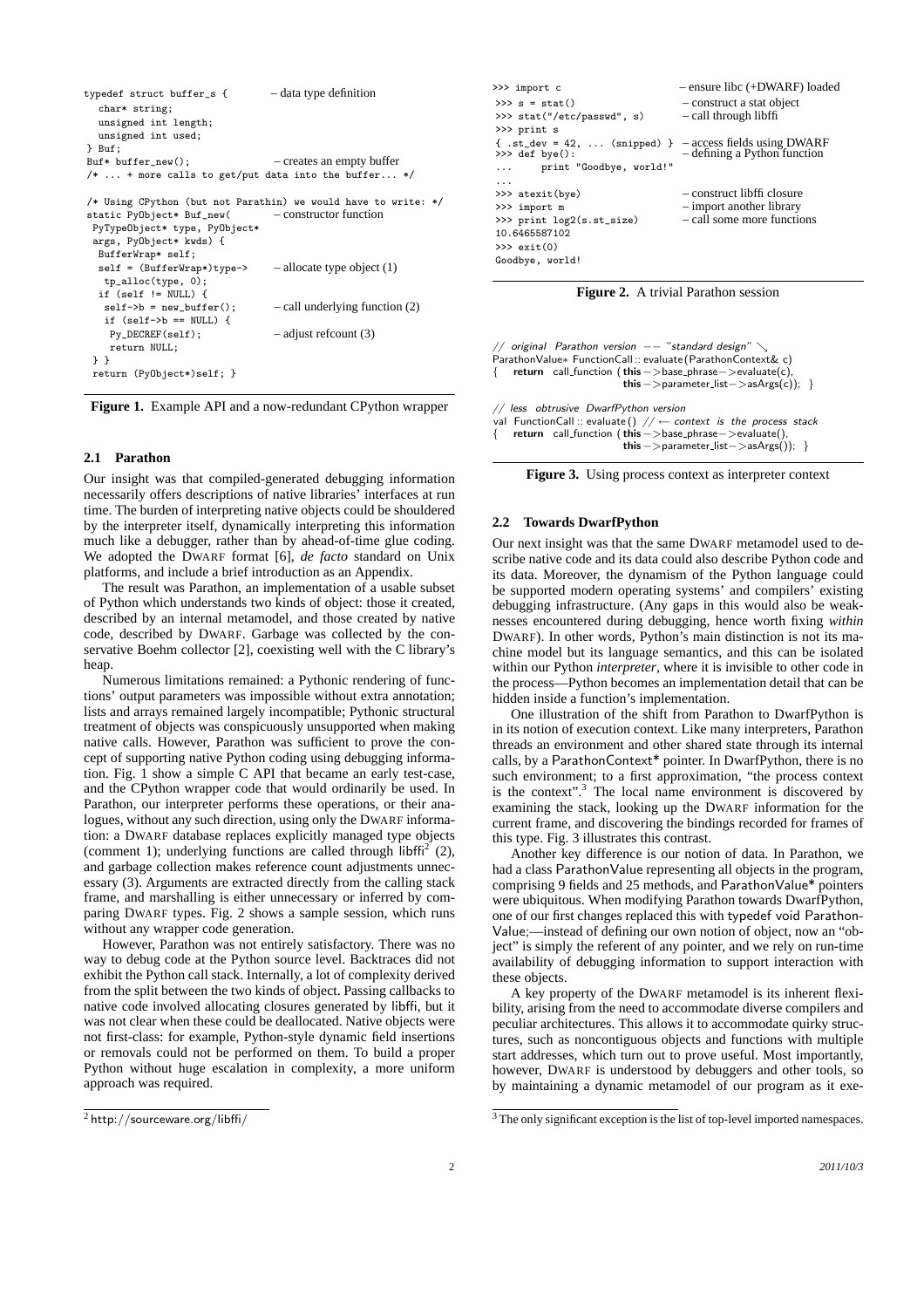

Figure 4. Viewing tree-structured objects as heaps

cutes, these tools are able to understand our program's state with only minor modifications.

#### **2.3 Unifying object models (and metamodels)**

A key property of our design is that it unifies the "native" object model with that adopted by a VM (DwarfPython in this case). It does so using several techniques, and these also contribute towards the debuggability of DwarfPython using native tools.

*Native entry points* All functions defined in Python have one or more *native entry points* generated for them. This makes them indistinguishable from native functions in a backtrace (assuming that symbols can be located—we discuss this in §3.2). In fact, *all calls* made by our interpreter, regardless of target, are implemented the same way: using libffi to call a native entry point.

*Heap instrumentation* We instrument the C library's allocator to record the allocation site of each heap block. Using heuristics, we map this to the DWARF type allocated by a particular site.<sup>4</sup> This is sufficient to recover a precise DWARF description of dynamically allocated objects, without relying on imprecise static type information. For objects allocated by Python, type information (not the allocation site) is stored directly in the heap metadata, but treatment is otherwise similar.

*Tree-structured object storage* Python has an atomic notion of objects, where substructure is pushed out into the heap using references to other objects. By contrast, the native world, exemplified by C and C++, adopts a more general model where objects are treestructured: they may be contained recursively within another object. We unify these models by considering a tree-structured object to contain implicit references to its subobjects. In languages with a Python-like flat object model, these fields have the semantics (but not the representation) of read-only pointers to the contained objects. This means our Python implementation must hide the distinction between these "implicit pointers" and the usual kind. Fig. 4 illustrates the two views.

# **2.4 Making it dynamic**

Debugging implements read-only dynamism over native objects, but *mutability* of those objects is lacking. (This is essentially the same problem as both edit-and-continue debugging and dynamic software update.) DwarfPython uses some additional techniques and runtime infrastructure to fill this gap. These aspects are a workin-progress. (Henceforth in the paper we do not claim a working implementation of systems we describe, unless stated otherwise.)

*Dynamic* **DWARF** *information* Just as dynamic and reflective languages keep a *mutable* model of their own objects' structures, so DwarfPython keeps a mutable database of debugging information. To accommodate dynamic code definition, we require a protocol much like that for notifying debuggers of code generated by a JIT compiler<sup>5</sup>, notifying the debugger of accommodate dynamic updates to the available metadata. We have developed a cleaner approach to this than current protocols, and describe it in §3.2. To allow per-object layout changes, such as field additions and removals, data types are treated in a copy-on-write fashion: modifications to an object's schema fork its descriptive information. This allows sharing in the common case, but allows unique objects to be treated uniformly.

*Non-contiguous objects* To support field addition even on native objects, we must support *tied* storage. This is separately allocated heap storage whose lifetime is linked with that of a preexisting object. Tying to manually-managed heap objects is easily implemented by interposing on free(). For GC'd heap objects, some cooperation with the collector may be required to prevent early reclamation of parts of an object (since there is no reference from the tied-to object to later-added storage). We can tie storage to stack allocations by redirecting their on-stack return address to a special handler. Since DWARF allows object locations to be noncontiguous, the resulting object layouts remain describable.<sup>6</sup>

**DWARF** *extensions* DWARF is not always expressive enough for our needs. One example is source code locations: DWARF encodes a mapping from program counters to source code coordinates, but this is insufficient since any location in the interpreter might map to any Python source file. A small extension to DWARF solves this by effectively pushing additional arguments (in our case the current AST node pointer) into the line-number lookup key. Another extension is required to capture output parameters written through stack pointers. In general, this kind of DWARF extension (which we envisage exploiting through programmer-supplied annotations) invariably helps debugging use-cases too. For example, an extended line-number lookup assists with source-level debugging across code generators (e.g. generalising yacc's use of #line directives), while capturing output parameters enables more meaningful "value returned" reports when stepping through a function exit.

# **3. Generalising the approach**

DwarfPython is an ongoing effort, but seems promising enough that we may wonder whether it transfers to other settings. We consider a Java-like setting. Clearly, the same benefits of a low FFI coding overhead and native debuggability could be useful here. This raises several questions which we consider in this section.

- What are the principles underlying the approach?
- What generic shared infrastructure is required?
- How can we deal with the constrained object models offered by Java-like languages, e.g. the requirement that each object implements a monitor and a suite of virtual calls? Can we share the resulting objects across VM–VM boundaries? What happens to statically-enforced invariants on such objects?
- What are the implications for garbage collection? Can we still obviate the need for FFI code in the presence of higherperformance, less conservative garbage collection?

<sup>&</sup>lt;sup>4</sup>These could more properly be implemented as an extension to compilergenerated DWARF information, perhaps DW TAG allocation site, recording the source-level type allocated by a particular call in the text. This would also allow debuggers to perform dynamic type identification.

 $5$  A notable example is the LLVM–gdb  $\overline{\phantom{a}}$ -jit debug register code protocol, http://llvm.org/docs/DebuggingJITedCode.html

<sup>6</sup> Another implementation of non-contiguous objects is virtual inheritance in C++, although lacking the *gradual* and *oblivious* properties of ours.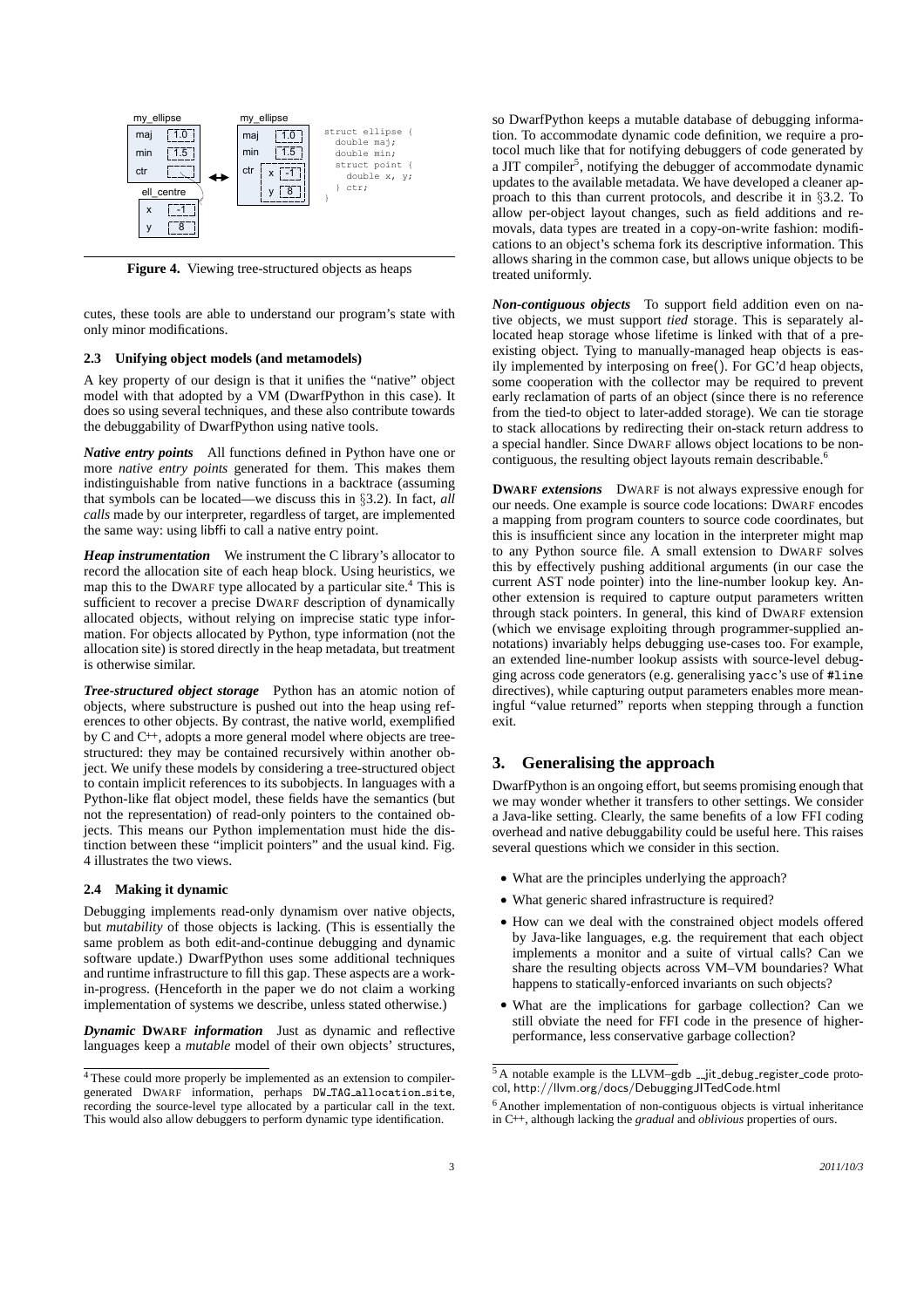• What are the implications for traditional (dynamic) optimisations done by VMs? Can we optimise code across VM–VM and VM–native boundaries?

#### **3.1 Principles**

In essence, the whole design of DwarfPython rests on a few simple invariants.

**Invariant 1.** There is a shared concept of functions.

This is embodied in the fact that all functions have at least one *native entry point*. Functions are *named*, belong to a *loaded* module, and may have multiple entry points corresponding to alternative calling conventions (such as C versus Pascal versus fastcall). There is no separate concept of "foreign" functions.

(Confusingly, "foreign" and "native" are often used synonymously. We will use "native" to mean code compiled ahead-of-time to the host architecture, and "foreign" as a relative term: to a given VM, both native code and *other* VMs' code are foreign.)

Multiple entry points may arise not only from alternative calling conventions, but alternative signatures (such as pass-by-reference or pass-by-value of a given argument) and contracts (such as "arg0 is not null" or "arg1 points to at least a Widget"). Multiple signatures and contracts accommodate differing expectations of diverse callers. Dynamic code naturally accepts arguments by reference, using this run-time indirection to dynamically discover the concrete objects pointed to, and assuming minimal precondition (instead raising exceptions dynamically when errors occur). Statictyped and/or optimised callers, by contrast, may wish to pass arguments immediately on the stack (for speed) and to call through a faster path which elides dynamic checks on the strength of static reasoning (such as Java-style bytecode verification enforcing type bounds on particular arguments). Our approach relies on dynamically generating distinct entry points to suit such diverse callers.

**Invariant 2.** There is a shared descriptive metamodel spanning native code and all VMs.

This is embodied in our pervasive use of DWARF, and is necessary for tool support to span VMs and native code. It is also an enabler of the final invariant.

**Invariant 3.** An implementation of a particular language on a particular VM will define mappings between its data types and their representations in the common DWARF-based metamodel.

This is an obligation on language implementations, in order to preserve the usefulness of a shared metamodel. In the Python case, the mapping is straightforward, since essentially any native object may be interpreted as a Python object (modulo the nontrivial treatment of tree-structured objects). We must consider how to apply our approach to more constrained scenarios, e.g. in Java where java.lang.Object brings certain requirements.

#### **3.2 Shared infrastructure**

Each of our invariants is maintained by some piece of run-time infrastructure. Encouragingly, each piece generalises from some familiar infrastructure.

*Dynamic loader* The first invariant implies some run-time service for tracking what code is loaded. This already exists; it is the dynamic loader provided (essentially) by the operating system, such as libdl on Unix platforms. We extend this in the same spirit as other extensions, such as dlvsym() (which adds symbol versioning on GNU and Solaris systems). Our dlcreate(), dldestroy() and dlbind() calls allow guest VMs to dynamically manage named "objects" containing entry points. We also define a four-argument dldsym analogous to dlsym() but providing also for a token describing calling convention and signature requirements, and for multiple namespaces. This extended dynamic loader obsoletes the ad-hoc protocols for registering dynamically generated code as described in §2.4, since debuggers already track dynamic changes to the link map on dlopen() and dlclose() events; our extensions generalise this support in minimally invasive fashion.<sup>7</sup> We have an initial prototype of libld for GNU/Linux which can create new objects with a fixed-size text segment and dynamically populate them (using Linux-specific libdl options). This is sufficient for backtraces to show symbols for dynamic code. (A full implementation would relax the fixed-size constraint, likely requiring a modified ld.so.)

*Metadata interface* We have described DwarfPython's use of heap instrumentation and run-time debugging information to understand the running program. Our core interface for this is implemented by a library libpmirror (mostly developed for an earlier project). As its name suggests, this library conforms (mostly) to the design principles of *mirrors* [4], but reflects a whole process rather than a single VM. It is separately encapsulated from the process it describes; like DWARF debugging information generally, is *stratified* in that it may be omitted from processes not requiring it; and inherits the DWARF metamodel's fairly direct structural correspondence with the code it models. (This means libpmirror is a cross-language reflection facility, although predictably, it only unifies multiple languages to the extent that DWARF does, which is limited—see the Appendix.)

*Memory infrastructure* For tracking heap metadata, we have implemented a fast associative data structure called a *memtable*, which resembles a hash table but uses a *very large* linear region of lazy-committed virtual address space, rather than an array indexed by low-order hash bits, as its primary look-up. This exploits underlying virtual memory hardware's implementation of sparse, clustered address-keyed mappings; it is both more space-efficient and faster than a hash table in our experience.<sup>8</sup> Entries are chained by threading a list through heap blocks (but could be kept less invasively in a separate shadow heap, or more efficiently in reclaimed malloc header space). Chains are short since each lookup entry covers a small (1KB) region of address space. Memtables are also used for tracking *tied* storage regions; a small library libmemtie provides a runtime interface for this, and adds the necessary instrumentation to the host C library's free() call (but currently no collector cooperation, cf. §2.4).

*Language implementations* The third invariant is handled by the language implementations themselves. The approach of mapping languages' data-types to and from the shared metamodel is what allows separate VMs to share data. Rather than marshalling data between separate objects, as done by traditional FFI wrapper code, we can use support for non-contiguous objects to dynamically extend objects with additional data required to satisfy per-language requirements. We consider this in more detail in the next subsection.

#### **3.3 Object layout, and other constraints**

In contrast to Python, languages such as Java place specific requirements on objects: every object owns a monitor and holds a vtable pointer (or other means to dispatch a particular set of calls). It is the language implementation's responsibility to resolve these requirements by generating a hybrid layout. As with field addition

 $\sqrt{7}$  We note that standard library interfaces to code loading, such as classloaders in Java, may fulfil three distinct functions: dynamic loading (including from network and other disparate sources), namespacing, and run-time code transformation. Only the first two of these are handled by our libdl extension; the third, being a metaprogramming facility, is best handled in VMs' code generation subsystems.

<sup>&</sup>lt;sup>8</sup> We hope to describe this experience in a future paper or technical report.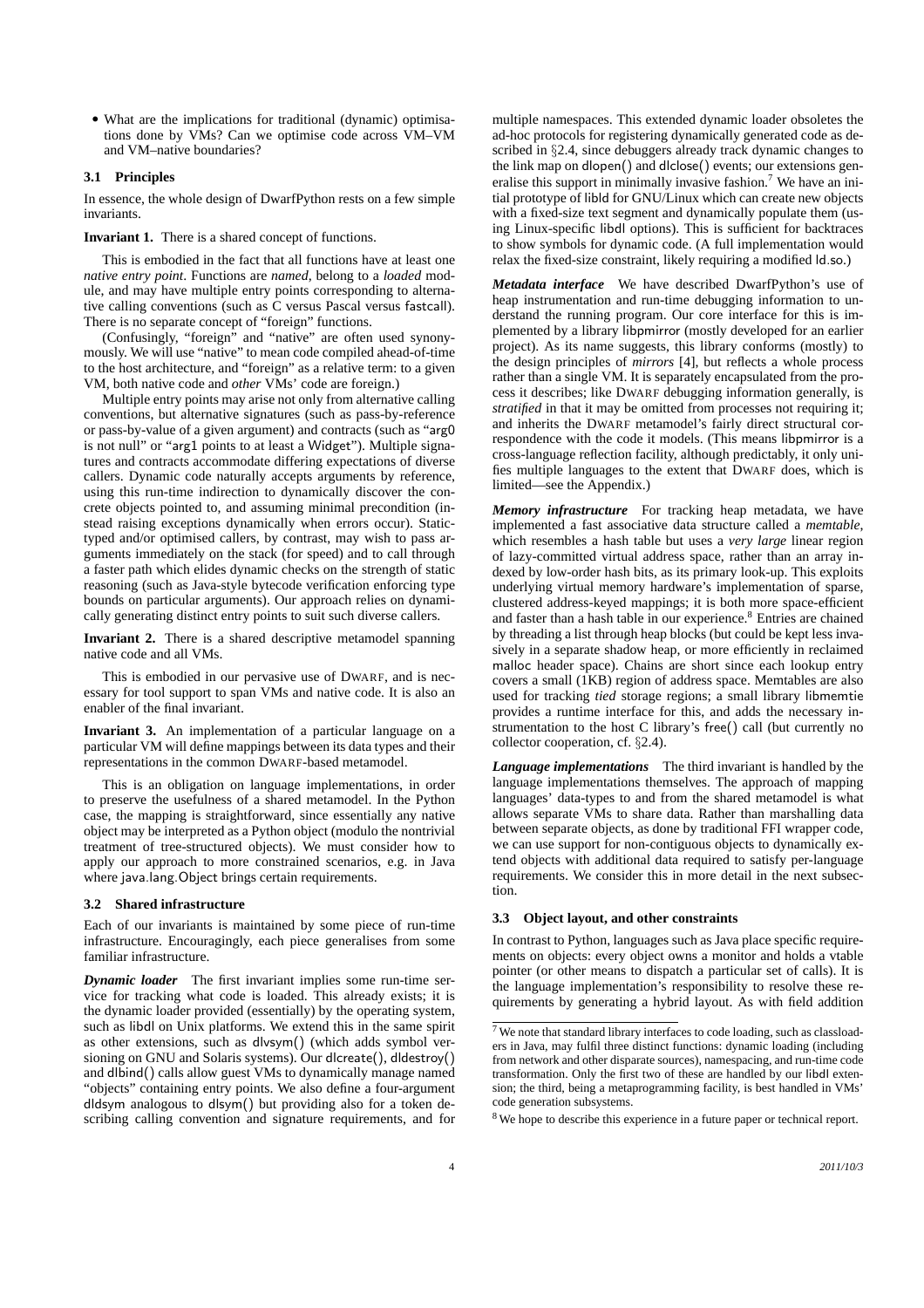

**Figure 5.** Language implementations may extend objects

in Python, these may be noncontiguous by exploiting tied storage. This results in object layouts akin to  $C^{++}$  virtual inheritance, but constructed lazily.<sup>5</sup> Fig. 5 illustrates this for our ellipse datatype being made Java-accessible. Two logical Object instances result, because of the internal tree structure, but we consider these one single non-contiguous tree-structured object. This extension is bootstrapped by the entry point of "most liberal" contract  $(\S 3.1)$ : objects received through this code path are dynamically checked and extended as necessary, whereas a more restricted entry point assumes that this has already happened.

Since Java has a nominal typing, interfaces for foreign objects will have to be generated at compile-time. This may be done transparently from the user, given a Java compiler which can locate and load debugging information and map it to Java classes and interfaces, which is intended by Invariant 3.

Language implementations are also concerned with selecting which function to call, i.e. with dispatch. Dispatch occurs through data structures; we consider these structures logically part of an object layout. Moreover, their contents may logically be defined by queries over the DWARF metamodel. For example, "the vtable for class  $C$  contains all functions declared lexically within  $C$ , leftmerged with like-signature methods in inherited classes, transitively, excluding methods with the final attribute". Although this elides some details (e.g. allocation of vtable slots), in general such queries can embody the overriding rules of a particular language, while subtly separating them from the data structure's core definition. Imagine that the debugging information for our ellipse data type lexically includes some nonvirtual C++ method declarations. Our Java query would populate a vtable with these methods, whereas in  $\hat{C}^+$  these calls would be early-bound. (This seems reasonable in preserving the dynamism trade-offs of different languages, but arguably weakens encapsulation by risking misuse of the original ellipse implementation. We would welcome discussion of this issue in the workshop.)

We discussed the illusion of internal references within treestructured objects in §2.3. In Python this entailed run-time overhead to distinguish an implicit pointer from a stored field. In languages with nominal subtyping it incurs no such overhead because the distinction is apparent statically in the defining type's layout.

## **3.4 FFI coding and garbage collection**

As in DwarfPython, our design pushes the load of foreign function interfacing away from hand-coding done by the end programmer, and towards code generation done by the VM. We believe this to be appropriate: whereas APIs such as JNI are invariably convoluted by the desire to accommodate all conceivable implementations of the VM, VM implementors are uniquely aware of their own implementations, so are best placed to bear this effort. We have considered already the construction and accessing of VM-specific data representations. The other major source of FFI code is interaction between garbage collection and foreign code.

In JNI [10], several calls exist to cooperate with moving collectors, namely calls to "get" and "release" array contents and manage long-lived references (GlobalRef) to objects. Several techniques allow relieving the programmer of this burden. In the simplest, for deployments (such as DwarfPython) where a moving collector is not used, these operations are simply redundant. In a semi-conservative approach, we may sweep a widened set of roots (e.g. including the malloc-managed heap) and only move objects having no ambiguous references (at some cost in fragmentation). Alternatively we may dynamically trap the escape of these pointers into imprecise roots, by memory-protecting these regions before calling out to native code. To optimise this, we may accept annotations (perhaps derived by analysis) that a given function saves no pointers, then omit memory protection on such calls. Without experimental results we cannot propose a definitive technique; we are arguing that some combination of these techniques is likely to allow VMs to shoulder the burden at reasonable cost. (If this seems unpalatable, we remind the reader that this is, after all, the spirit of garbage collection: using dynamic analyses to take the place of burdensome programmer effort.)

This meshes well with generational approaches. For example, we might have a conservatively- or semiconservatively-collected heap shared with C and C<sup>++</sup> code, but then use a single precise compacting collector for objects that have not been shared, so can still be relocated. Since foreign code is typically "distant" code, we hypothesise that objects that need to be moved into the conservative heap are probably long-lived; short-lived objects may stay in heaps that are collected precisely.

#### **3.5 Optimisation**

Most intraprocedural optimisations are unaffected by our approach because they are hidden by the implementation of a particular language. Meanwhile, most interprocedural optimisations are also unaffected (or trivially *uneffected*) because JITs only optimise across code which they themselves generated. We consider two "interesting" cases as (unimplemented) thought experiments. Firstly, there are optimisations which are textually intraprocedural, but whose correctness relies on program-wide knowledge. Secondly, there are optimisations which we would like to support but currently do not: those that cross VM–VM and VM–native boundaries.

*Program-wide knowledge* Consider devirtualization by class hierarchy analysis. This relies on whole-program knowledge (namely the value set of a vtable entry). Since these optimisations are performed on a per-call-site basis, using a particular dispatch infrastructure, they appear to be local to a VM. However, recalling our approach (§3.3) to generating dispatch structures from shared DWARF information, the queries which were used to generate these structures are open to invalidation by code loading. This forces our shared dynamic loading infrastructure (§3.2) to get involved: queries must be persistent, and when their results are affected by code loading events, this should trigger reoptimisation.

*Whole-program dynamic optimisation* In last year's keynote, Cliff Click observed that profile-guided optimization in ahead-oftime compilers is trapped in a cycle of under-use and immaturity. In stark contrast, many JVMs contain a wealth of complex dynamic compilation techniques which are continuously exercised and improved. The infrastructure we have outlined is an ideal platform for

<sup>&</sup>lt;sup>9</sup> Since earlier parts of the structure reserve no space for forward pointers, "forward" navigation between non-contiguous parts of an object can be supported by associative look-up through a memtable, the same structure used for heap metadata.